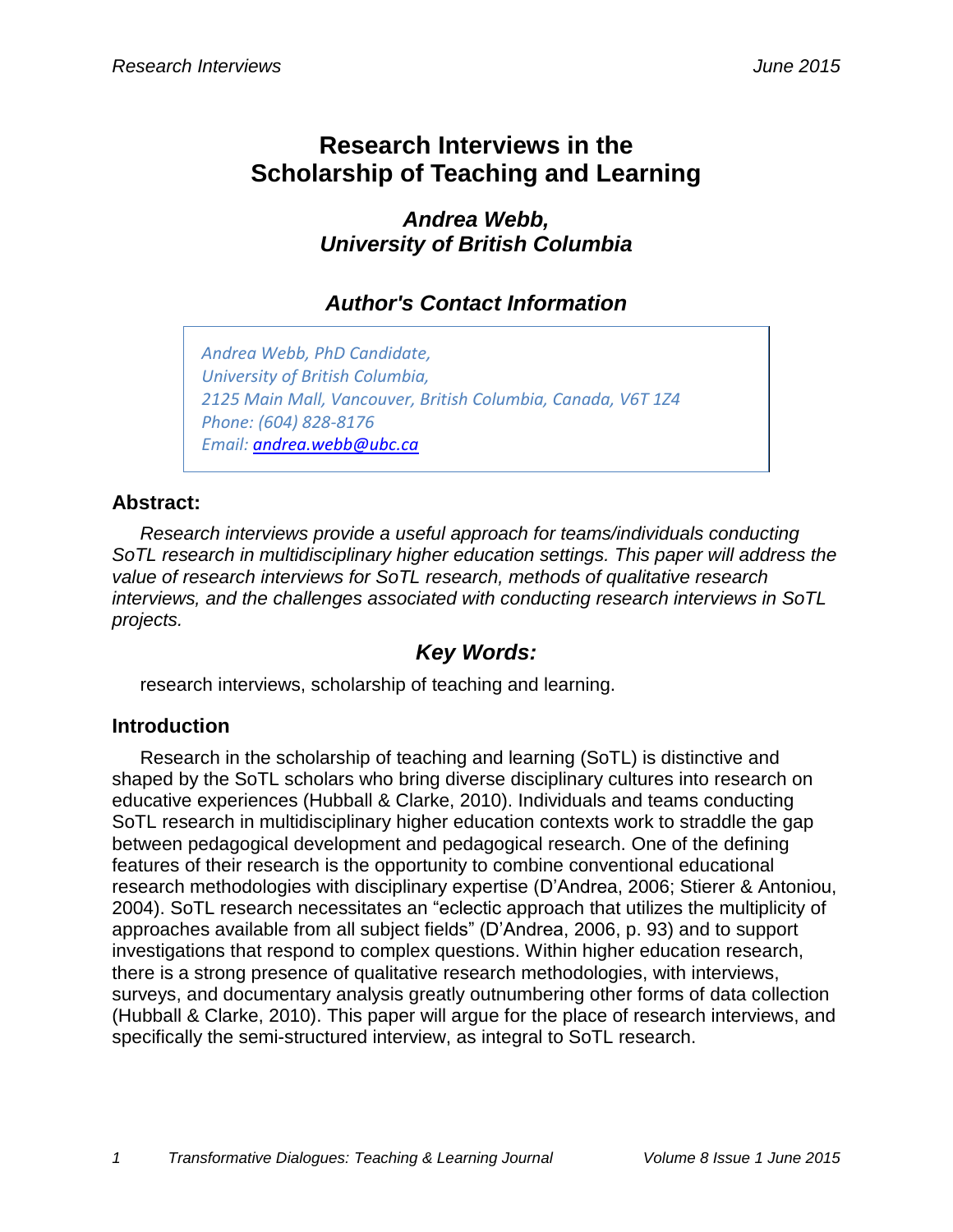#### **Underpinnings of SoTL Research**

Traditionally, SoTL research is pursued as a type of practitioner research; by instructors in their own classrooms, motivated by a desire to understand teaching practices and to improve the quality of student learning within a specific learning context (Huber, 2006; Prosser, 2008; Stierer & Antoniou, 2004). Now, individuals and teams conducting SoTL research in multidisciplinary higher education settings, require methodological pluralism. Teaching and learning are complex processes and no single source or type of evidence can provide a sufficient window to the difficult questions raised around curriculum and pedagogy. SoTL researchers need to find methodologies and methods, which represent "a synthesis of an educational research tradition (practitioner research) with a disciplinary tradition (design-based research)" (Sharma & McShane, 2008, p. 267); being responsive to multidisciplinary educational contexts and disciplinary audiences.

Currently, qualitative research is interested with contested meanings, controversies, and new forms of research; providing freedom from the confines of a single way of seeing the world (Denzin & Lincoln, 2005). As all truths are limited and incomplete, there is no single paradigm to which all social science researchers must ascribe. The qualitative research interview in particular, provides a productive frame for SoTL research as it attempts to understand the world from the participant's point of view (Kvale & Brinkmann, 2009) while accepting methodological flexibility and using it to further productive educational research. Yet, while SoTL research is context based, interpretive, and flexible, it is not free of values (Hubball & Clarke, 2010). Active researchers cannot act as neutral and external spectators in knowledge construction, nor can they claim privilege of interpretation. The qualitative research interview attempts to create knowledge, not through an observational understanding, but a subjective understanding of experience (Seidman, 2008) through interaction between interviewer and interviewee. All participants are engaged in knowledge production during the interview (Koro-Ljungberg, 2008), implying a shared authority and ownership over the interview data.

#### **Benefits of the Research Interview**

Many SoTL researchers, who are experts in their own discipline and research practices, are inexperienced and tentative in pedagogical research (MacLean & Poole, 2010; Stierer & Antoniou, 2004). Therefore, novice SoTL scholars may select approaches familiar to their discipline in order to conduct their research. Yet, these disciplinary methodologies may not produce rich results for complex SoTL research questions (Hubball & Clarke, 2010; Huber, 2006). The research interview provides a flexible, dynamic method of placing participants at the heart of the research.

Interviews are an attempt to understand the complex behavior of members of a society (Rubin & Rubin, 2005). Inherent in qualitative interviewing is "an interest in the lived experience of other people and the meaning they make of that experience" because those narratives are seen to be of value (Seidman, 2006, p. 9). Research interviews can have many purposes and take many forms, but ultimately when conducting research in SoTL, there is a need for rigorous, scholarly interviews focused on the lived experience of participants. The researcher is able to combine contextually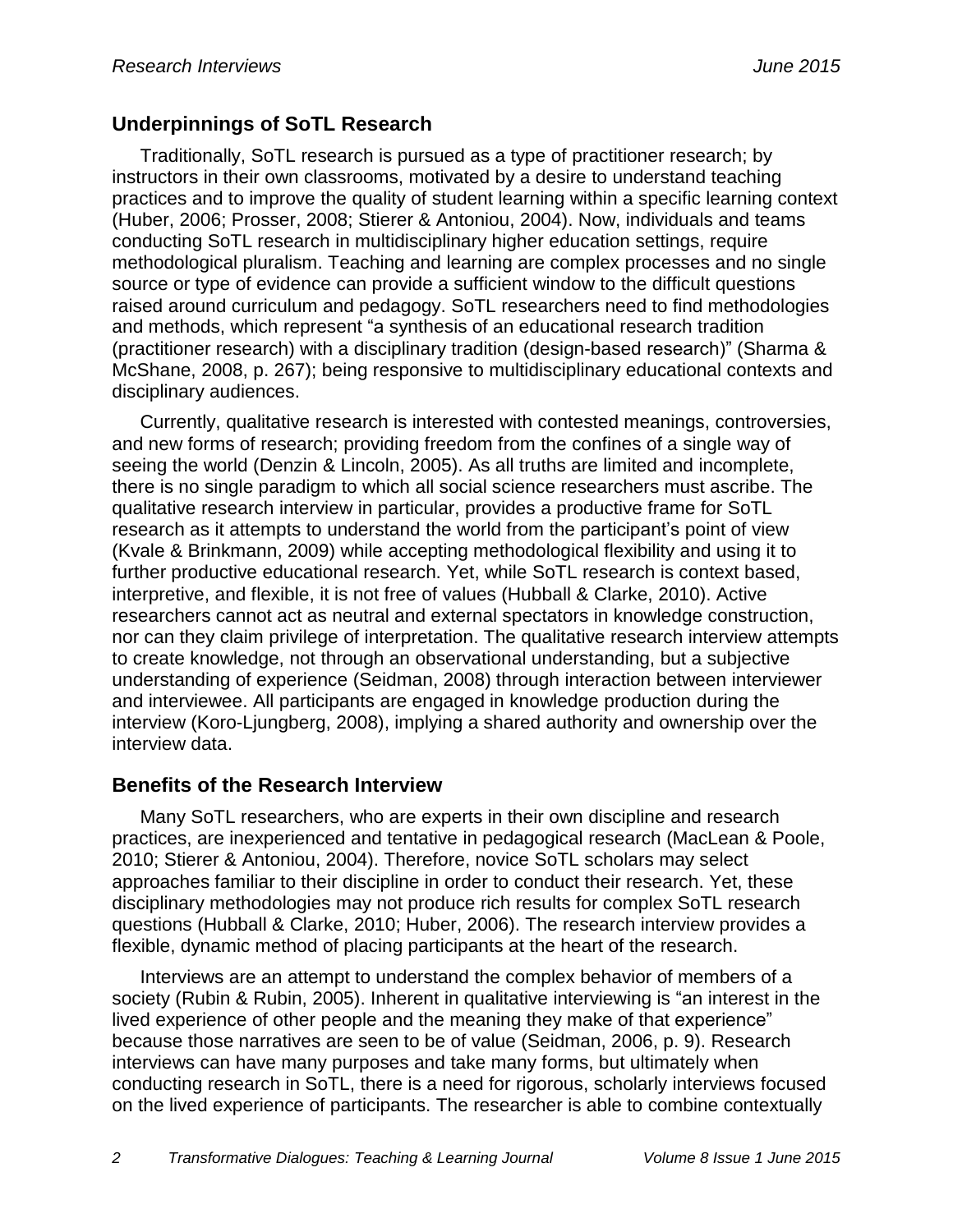observed behaviors with participant's subjective experience in order to elucidate an understanding of multifaceted teaching and learning environments.

Conversation may be thought of as a basic mode of knowing an other person (Kvale & Brinkman, 2009) therefore, narrative forms of research serve to include participants where theoretical research may exclude (Bowman, 2006). In this context, the research interview is a knowledge producing activity (Thomas, 2011) and most of the knowledge produced is about people's desires and opinions (von Glasersfeld, 1989). As such, research interviews are concerned with the interpretive comprehension of participants' perceptions (Smythe & Murray, 2000). This is useful to SoTL scholars as the research interview can "support and engage the lived experience of curricular stakeholders" (Hubball, Pearson, & Clarke, 2013, p. 44), thereby including them in the knowledge production.

The research interview offers SoTL projects a unique window into the understanding of participants. Seidman (2006) notes, "the primary way a researcher can investigate an educational organization, institution, or process is through the experience of the individual people" (p. 10) as meaning making is explored through the interview. As such, interviews provide a method through which researchers come to know their participants. Interviews reinforce the value of interpersonal connections between parties (Gunzenhauser, 2006; Rubin & Rubin, 2005); highlighting the value of the spoken word as participants create themselves through speech. Seeing as each of the participants may have differing experiences and insights, the research interview does not produce a generalizable truth, rather a snapshot of the meanings, intentions, and motivations behind what is said, seen, or observed.

Research interviews can be used in SoTL to examine experience, generate knowledge through a reciprocal relationship, and maximize the richness of the data through broad inclusion criteria within an adaptable framework. The goal of the interview is to examine how participants and researchers understand aspects of their lives (Koro-Ljungberg, 2008); not by mining the experience of an interviewee, but temporarily constructing a shared encounter. Therefore, the interviewer is implicated in the creation of meanings through the social circumstances of the interview (Charmaz, 2008); often conducting some interviews, beginning surface analysis, and then conducting more interviews to explore emerging questions.

#### **Overview of Interviews**

Research in the scholarship of teaching and learning demands critical thinking about how researchers gather and analyze data. It begins with a question being asked. The challenge lies in how best to employ a set of methods and the best sources of evidence to explore these questions in ways that will be credible, authentic, and significant. While each research question could be approached from a quantitative, qualitative, or mixed methods perspective, depending on the methodological approach of the researcher, interviews generate, what Clifford Geertz (1973) calls, "thick description" (as cited in Rubin & Rubin, 2005, p. 13).

When conducting research into the experience of others, different types of interviews can contribute conceptual and theoretical knowledge to different types of research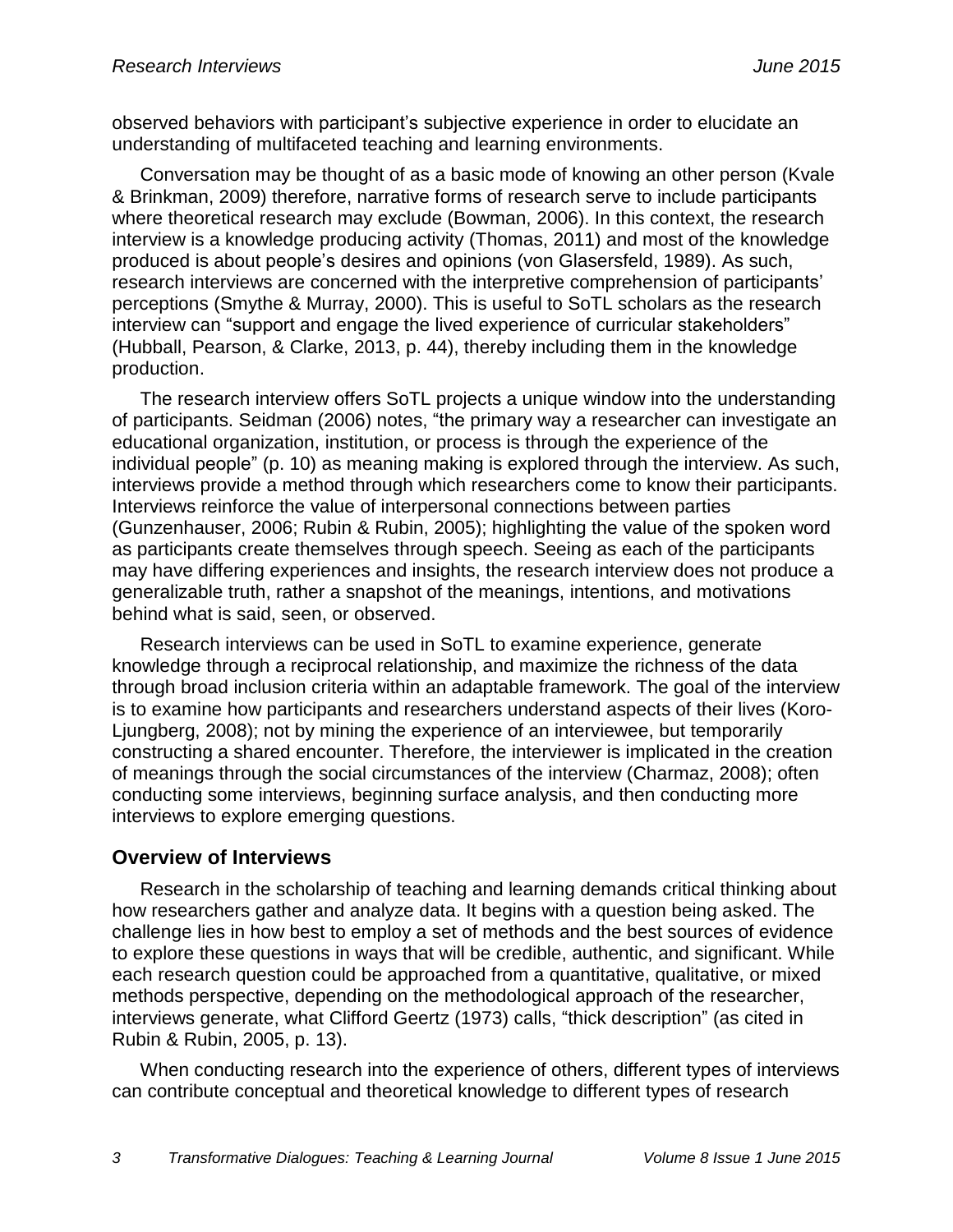questions. Interviews are generally categorized into three forms; structured, unstructured, and semi-structured. The frame selected for the interview will determine the key knowledge elicited, however the goal is to generate depth of understanding within a flexible research design.

*Structured interviews* have been used to test a priori hypotheses (those thought to be true in advance of evidence) using standardized questions and methods of analysis. Questions are frequently scripted (DiCicco-Bloom & Crabtree, 2006) to ensure consistency and the interviewer does not interpret the questions or engage with the responses. A predetermined coding scheme is used and the interviewer generally controls the pace of the interview. The structured interview is quick and efficient at eliciting responses, but it is bereft of an emotional dimension making it hard for the researcher to capture the emotional aspects of lived experience. As a result, it is possible to gather information that is skewed by a respondent's desire to please the interviewer, with either a desirable response or an omission.

In contrast, the *unstructured interview* is traditionally open-ended and in-depth (Fontana & Frey, 2005). The respondent is asked a broad question and the interviewer remains as a listener, only requesting clarification, if necessary. Often taking the form of extended narratives (Reissman, 2008), unstructured interviews necessitate a longstanding, meaningful connection between the participants and the researcher. Creating not only an empathetic interaction, but also a deeper awareness of patterns of speech and conversational style in order to hear the qualitative differences and be attuned to silences. However, the long term commitment to a single or small group of participants may not be conducive to the scope of the SoTL research.

For SoTL research, the most valuable form of interview is the *semi-structured interview* (Kvale & Brinkman, 2009). It focuses on a narrow range of topics in order to learn about them in detail. The careful, creative use of probing questions provides more depth and detail, while follow up questions can be used to achieve richness through the exploration of key words, ideas, and themes (Rubin & Rubin, 2005). The semistructured interview has to be well designed in order to facilitate depth over breadth. This challenging format requires preparation, discipline, improvisation, creativity, and significant time for analysis and interpretation.

Emphasizing the active role of the "conversational partner" (Rubin & Rubin, 2005, p. 14) in shaping the discussion and guiding the research, the semi-structured interview is focused on a co-operative engagement between researcher and participant; with the interviewer exploring and building upon each response. As each participant is different, the semi-structured interview highlights the unique knowledge and interaction within the interview. This emphasizes the importance of developing and using an interview protocol to provide the undergirding of a responsive interview. While the researcher will prepare with a central research interest or area, the interview will be dynamic; with questions customized to topics the participant knows and is comfortable discussing. This method of interview uses the skill of the interviewer and their interpersonal connection to the participant in order to investigate specific aspects of the participant's experience.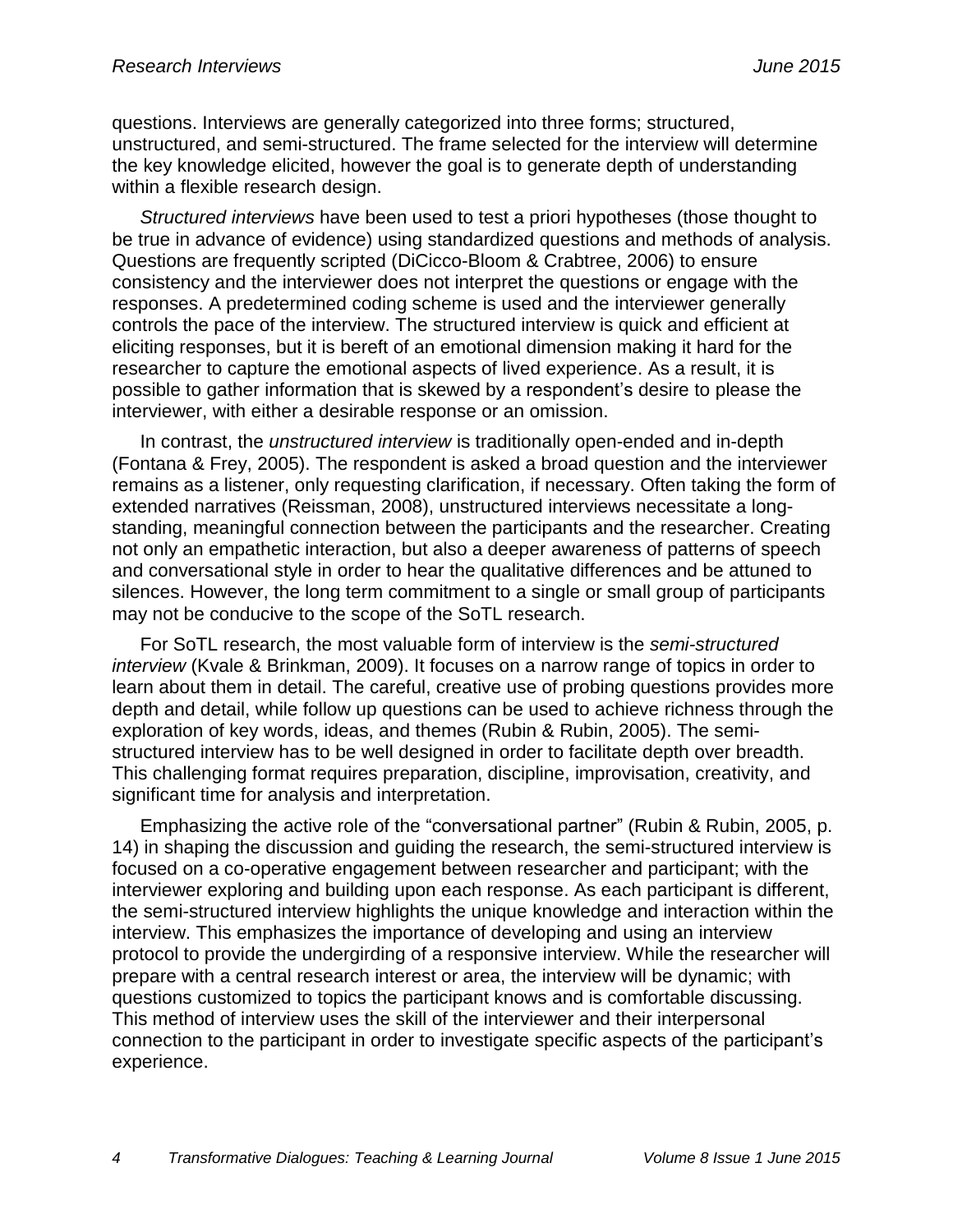#### **Challenges of the Research Interview**

Power is a pivotal concern in qualitative research from recruitment to dissemination. It is paramount that we be fair to our participants with every decision we make regarding their educational experiences (Flinders, 1992; MacLean & Poole, 2010); using ethical procedures to gain trust, establish a rapport, and collect information that is relevant to the research project. The common perception of interviews as positive and empowering dialogues has been called into question (Kvale, 2006) due to the power imbalance between researcher and participant. The embedded researcher conducting interviews on their practice creates an asymmetrical power relationship and a similar tension exists between the desire to encourage learners to take the time to participate in a research project, without creating social penalties for choosing not to participate (MacLean & Poole, 2010). Understanding the interview as a partnership is important to mitigate the imbalance of power. The interviewer and interviewee form a bond that generates ethical obligations for the researcher (Rubin & Rubin, 2005); addressing power through relationship.

In addition, informed consent may be problematic, when conducting unstructured and semi-structured interviews, due to the open-ended, and often ongoing, nature of the interview. Both the interviewer and the interviewee have a limited understanding of what they are actually consenting to. As the research interviews may continue over a length of time, privacy and anonymity become complicated as third parties often figure into personal narratives; especially when considering the complex and collaborative lived experience of educational environments. Smythe and Murray (2000) recommend ongoing process consent through which interviewers continue to seek participant's informed consent. The on-going process consent allows the participant to retain ownership of their data and the researcher to corroborate findings through member check procedures; providing an opportunity for participants to affirm the themes developed by the researcher or the transcript of their interviews.

Questions of the quality and reliability of research interviews have produced common objections around the lack of scientific reliability, the methods of research, and generalizability of findings (Kvale & Brinkman, 2009). Rather than focus on concerns that the interviewer affects the process, qualitative research interviews celebrate the fact that the interviewer is an "adaptable, flexible instrument" who can respond to varying situations (Seidman, 2008, p. 23). The notion of gathering objective data from an interview is mistaken as the interview is inextricably tied with the context of its production; "[i]nterviewers are part of the interviewing picture" regardless of how diligently they work at minimizing their effect (Seidman, 2008, p. 22). The meaning made from an interview is a product of the interaction between participant and interviewer. In order to make a knowledge claim based on an interview, the data does not have to be objective, but it does have to be empirically supported.

The embedded nature of researchers within the interview highlights the challenge of the researcher's multiple roles. In SoTL research, it is likely that the researcher will also be a member of an instructional team or staff member within the institution. Instructors must recognize their dual roles when acting as a scholar of teaching and learning; the researcher and instructor may be the same person. This insider knowledge could provide invaluable insights, including familiarity with the language and culture of the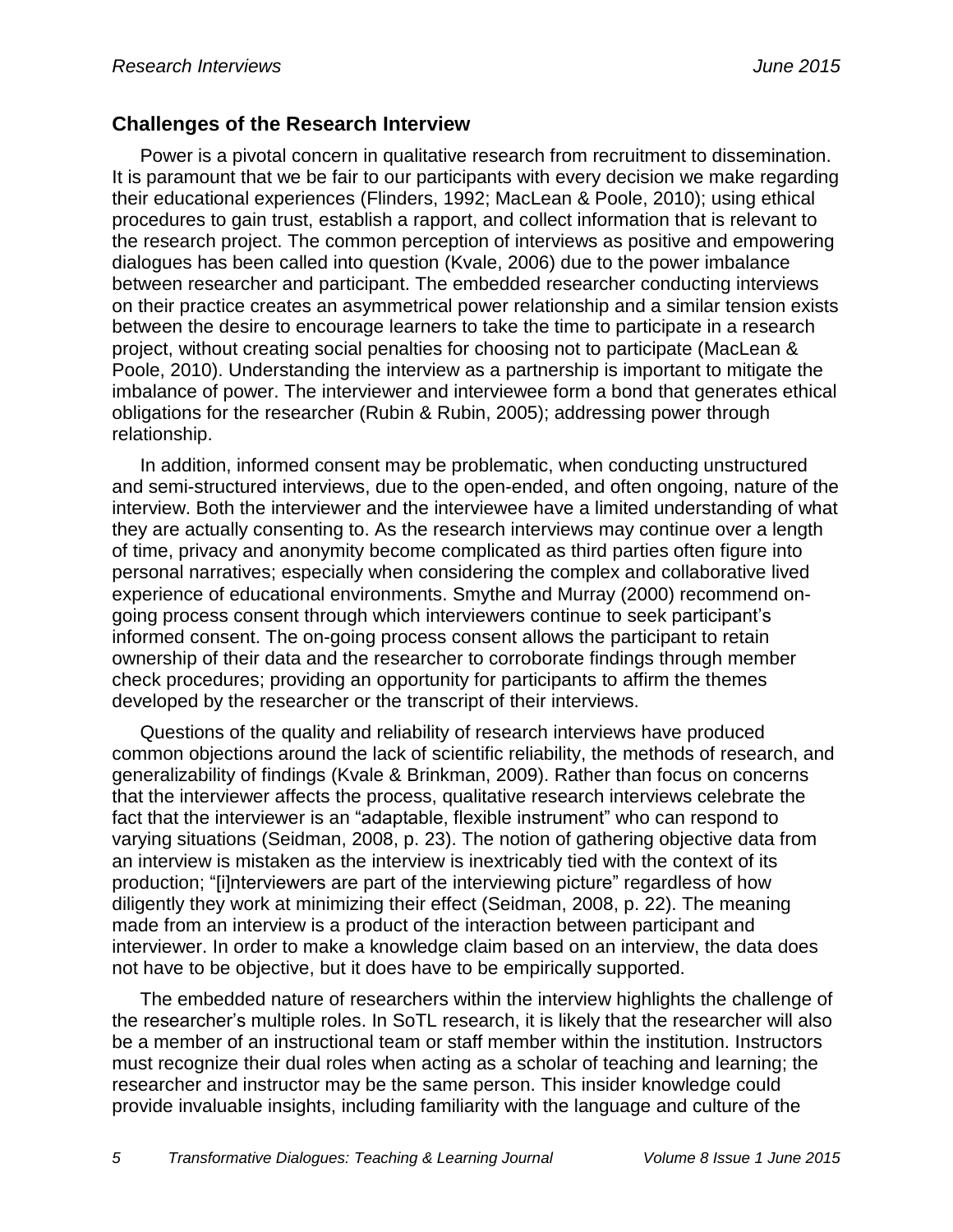participants within the learning environment, yet, it is important to be cognizant of taking liberties and making assumptions based on a familiarity with the participants. Acknowledging a researcher's subjectivity is foundational to the tradition of practitioner research (Charmaz & Mitchell, 1996). Interviewers must recognize that they are hardly neutral tools; they carry with them their own socio-historical baggage that present themselves as assumptions, expectations, and biases.

Qualitative research interviews are less concerned with generalizability and more with trustworthy and authentic representation of the participants' perspectives (Kvale & Brinkman, 2009). The credibility of this research is demonstrated, in part, through evidence (i.e. use of the participants' words or quotations from transcripts), as detailed substantiation from participants provides an insiders' view of lived experience (Charmaz & Mitchell, 1996). The reliability of the interview data is also supported by drawing attention to silences (Mazzei, 2007), including the author's voice, and utilizing reflexive commentary as supplementary data for analysis; enhancing the triangulation of the research data. Through transparency in ethics, data collection, and analysis, SoTL projects will sincerely reflect the co-construction of knowledge through the research interview.

#### **Conclusion**

The interview is an invaluable part of the research project, as long as researchers remain attentive to the potential challenges and pitfalls. The capacity in the research interview is its privileged access into the world of the interviewee and its explorative potential far outweighs the challenges.

In diverse SoTL contexts, the research interview asks researchers to engage participants as active contributors rather than passive subjects in research. This does not mean reifying their voices; it suggests that the research interview can form a method of substantiating or contesting the rich, complex data of the research. While we recognize the subjectivity of any research project, choosing research interviews for data collection hopes to gain a rich understanding of the complex meanings participants attribute to their experience and how they construct these meanings.

Higher education research should aim to improve practice through description, analysis, and new conceptualizations (D'Andrea, 2006). In the case of SoTL research projects, this involves recognition that we need to conduct rigorous, scholarly research, while engaged in our pedagogical and curricular practice in multidisciplinary settings; acting as both insiders and outsiders in the research. It is the research interview, which will tap into the participants' unique experiences and reflections.

#### *References*

Bowman, W.D. (2006). Why narrative? Why now? *Research Studies in Music Education, 27*, 5- 20. DOI: 10.1177/1321103X060270010101

Charmaz, K. (2008). Constructionism and the Grounded Theory method. In Holstein, J.A. & Gubrium, J.F. (Eds.).*Handbook of constructionist research* (pp. 397-412). New York, NY: The Guilford Press.

Charmaz, K. & Mitchell Jr., R. (1996). The myth of silent authorship: self, substance, and style in ethnographic writing. *Symbolic Interaction, 19*(4), 285-302.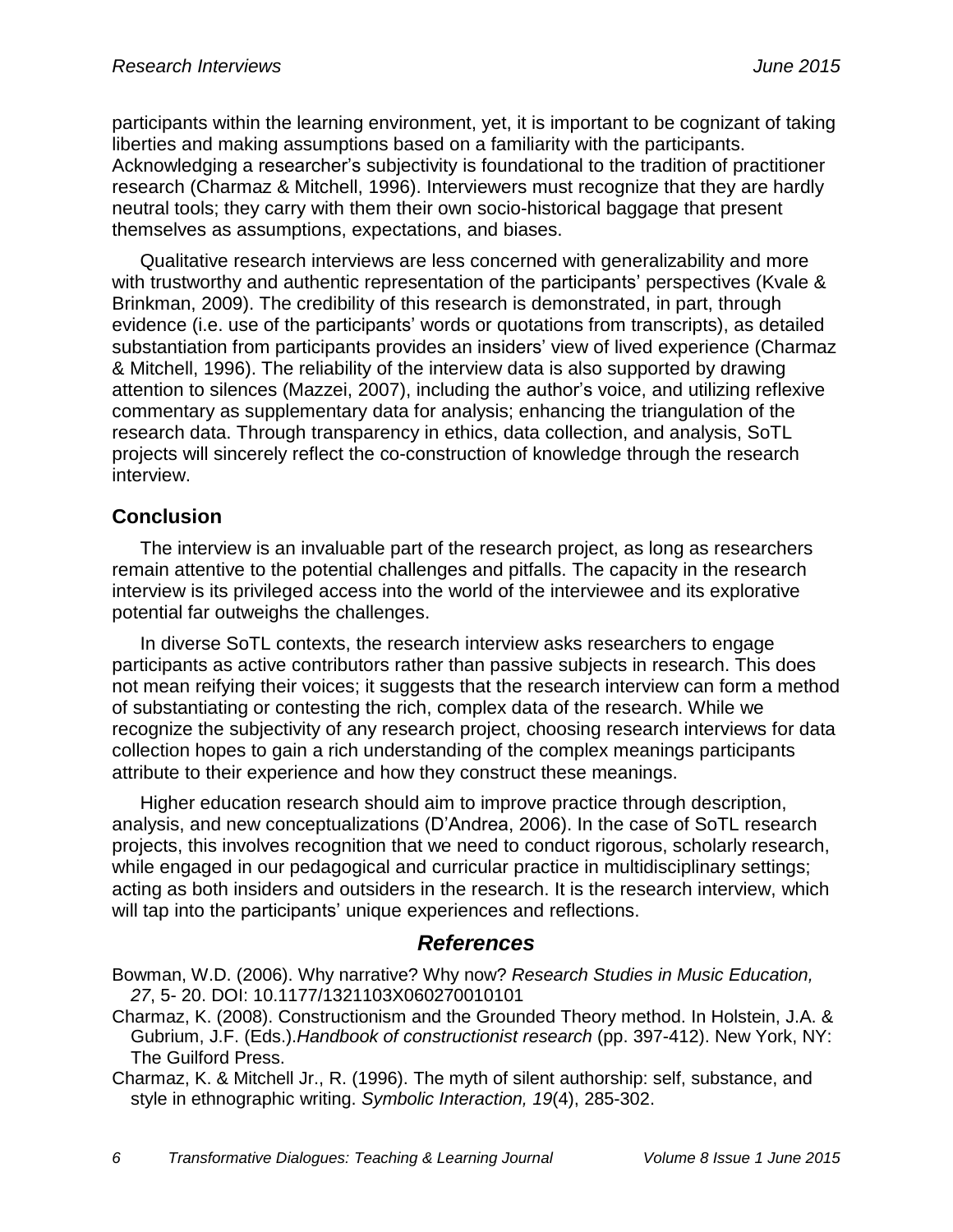- D'Andrea, V-m. (2006). Exploring the methodological issues related to pedagogical inquiry in Higher Education. In Kreber, C. (Ed.), *Exploring Research-Based Teaching* (New Directions for Teaching and Learning 107), 89-98. San Francisco, CA: Jossey-Bass. DOI: 10.1002/t1.247.
- Denizen, N.K. & Lincoln, Y.S. (2005).*The Sage handbook of qualitative research* (3rd edition). Thousand Oaks, CA: Sage.
- DiCicco-Bloom, B. & Crabtree, B.F. (2006). The qualitative research interview. *Medical Education*, 40(4), 314-321. DOI: 10.1111/j.1365-2929.2006.02418.x
- Flinders, D.J. (1992). In search of ethical guidance: constructing a basis for dialogue. *Qualitative Studies in Education, 5*(2), 101-115.
- Fontana, A. & Frey, J.H. (2005). The interview: from neutral stance to political involvement. In Denzin, N.K. & Lincoln, Y. S. (Eds.). *The Sage handbook of qualitative research (3rd edition)* (pp. 695-727). Thousand Oaks, CA: Sage Publications, Inc.
- Gunzenhauser, M.G. (2006). A moral epistemology of knowing subjects: theorizing a relational turn for qualitative research. *Qualitative Inquiry, 12*(3), 621-647. DOI: 10.1177/1077800405282800
- Halkier, B. (2010). Focus groups as social enactments: integrating interaction and content in the analysis of focus group data. *Qualitative Research, 10*(1), 71-89. DOI: 10.1177/1468794109348683
- Holloway, I. and Biley, F. (2011). Being a Qualitative Researcher. *Qualitative Health Research, 21*(7), 968-975.
- Hubball, H.T. & Clarke, A. (2010). Diverse methodological approaches and considerations for SoTL in higher education. *The Canadian Journal for the Scholarship of Teaching and Learning 1*(1). Retrieved from: [http://ir.lib.uwo.ca/cjsotl\\_rcacea/vol1/iss1/](http://ir.lib.uwo.ca/cjsotl_rcacea/vol1/iss1/)
- Hubball, H.T., Pearson, M., & Clarke, A. (2013). SoTL inquiry in broader curricula and institutional contexts: theoretical underpinnings and emerging trends. Invited Peerreviewed Essay for inaugural issue. *International Journal for Inquiry in Teaching and Learning, 1*(1), 41-57. DOI: 10.1353/iss.2013.0009
- Huber, M.T. (2006). Disciplines, pedagogy, and inquiry-based learning about teaching. In Kreber, C. (Ed.), *Exploring Research-Based Teaching* (New Directions for Teaching and Learning 107), 63-72. San Francisco, CA: Jossey-Bass.
- Koro-Ljungberg, M. (2008). A Social Constructionist framing of the research interview. In Holstein, J.A. & Gubrium, J.F. (Eds.). *Handbook of constructionist research* (pp. 429- 444). New York, NY: The Guilford Press.
- Kvale, S. (2006). Dominance through interviews and dialogues. *Qualitative Inquiry, 12*(3), 480-500.
- Kvale, S. & Brinkmann, S. (2009). *InterViews: learning the craft of qualitative research interviewing.* (2nd edition). Thousand Oaks, CA: Sage.
- MacLean, M. & Poole, G. (2010). An introduction to ethical considerations for novices to research in teaching and learning in Canada. *The Canadian Journal for the Scholarship of Teaching and Learning, 1*(2). Retrieved from: [http://ir.lib.uwo.ca/cjsotl\\_rcacea/vol1/iss2/7](http://ir.lib.uwo.ca/cjsotl_rcacea/vol1/iss2/7)
- Mazzei, L.A. (2007). Toward a problematic of silence in Action Research. *Educational Action Research, 15*(4), 631-642. DOI: 10.1080/09650790701664054
- Prosser, M. (2008). The scholarship of teaching and learning: What is it? A personal view. *International Journal for the Scholarship of Teaching and Learning*, 2(2). Retrieved from: http://academics.georgiasouthern.edu/ijsotl/v2n2/invited\_essays/PDFs/Invited%20Essay [Proser.pdf](http://academics.georgiasouthern.edu/ijsotl/v2n2/invited_essays/PDFs/Invited%20Essay_Proser.pdf)